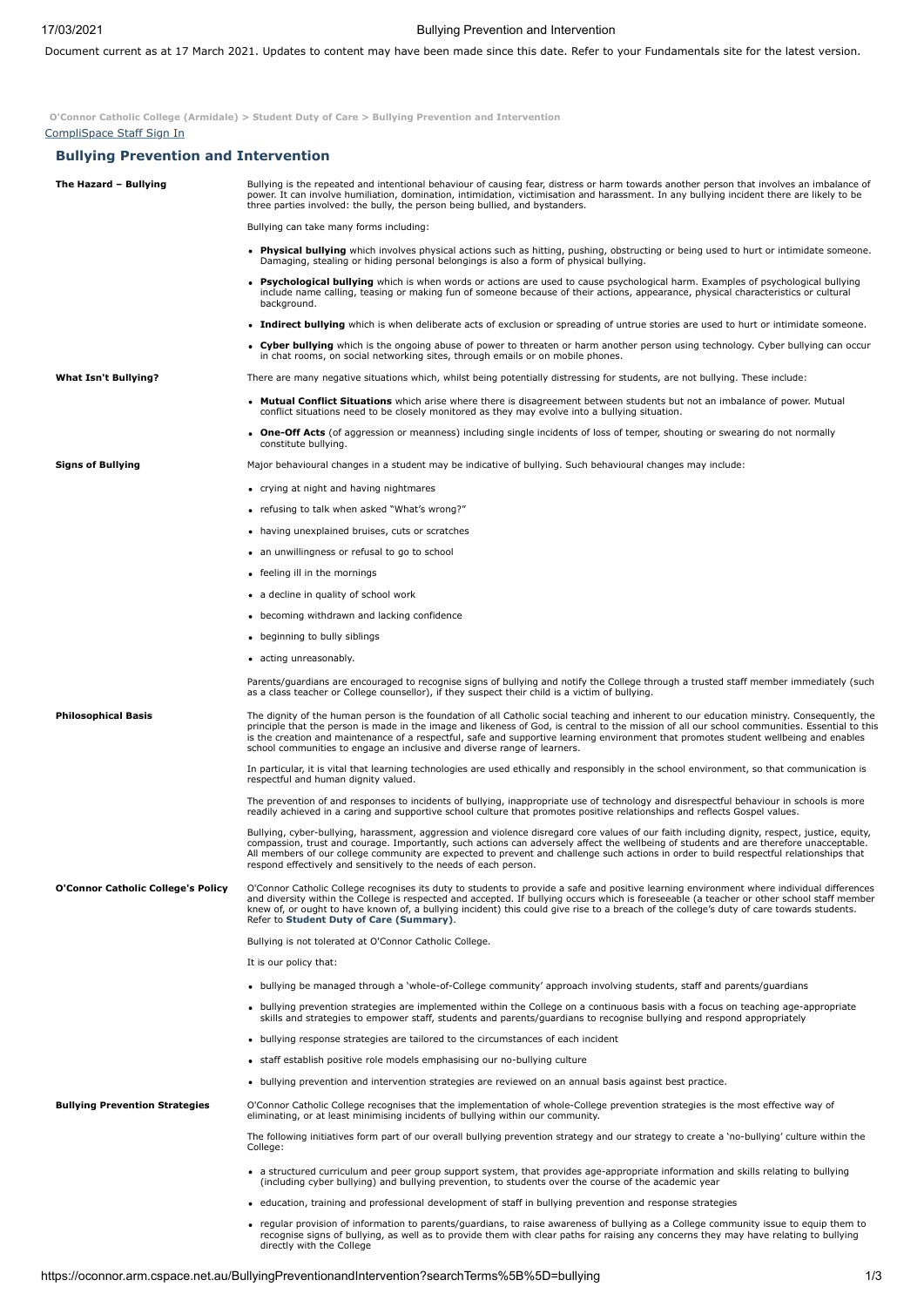## 17/03/2021 Bullying Prevention and Intervention

promotion of a supportive environment that encourages the development of positive relationships and communication between staff, students and parents/guardians

- promotion of responsible bystander behaviour amongst students, staff and parents/guardians
- reporting of incidents of alleged bullying by students, bystanders, parents/guardians and staff are encouraged, and made easy through the establishment of multiple reporting channels (as specified below)
- regular risk assessments of bullying within the College are undertaken by surveying students to identify bullying issues that may ordinarily go unnoticed by staff
- records of reported bullying incidents are maintained and analysed, in order to identify persistent bullies and/or victims and to implement targeted prevention strategies where appropriate
- statements supporting bullying prevention are included in students' College diaries
- education of staff, students and parents/guardians on health conditions to promote understanding and to reduce stigma and fear
- anti-bullying posters are displayed strategically within the College
- promotion of student awareness and a 'no-bullying' environment by participating in events such as the National Day of Action Against Bullying and Violence.

**Reporting Bullying** Students and their parents/guardians are sometimes reluctant to pursue bullying incidents, for fear that it will only make matters worse.

A key part of the College's bullying prevention and intervention strategy is to encourage reporting of bullying incidents as well as providing assurance to students who experience bullying (and parents/guardians) that:

- bullying is not tolerated within the College
- their concerns will be taken seriously
- the College has a clear strategy for dealing with bullying issues.

Bullying incidents can be advised to the College verbally (or in writing) through any of the following avenues:

- informing a trusted teacher
- informing the College counsellor
- informing a student's Pastoral Academic Care Leader or Pastoral Academic Care Teacher
- informing the Assistant Principal or the Principal.

**Responding to Bullying** Bullying behaviours vary enormously in their extent and intent and, as a consequence, each incident needs to be dealt with on its facts. In all circumstances the College:

- takes bullying incidents seriously
- provides assurance to the victim that they are not at fault and their confidentiality will be respected
- takes time to properly investigate the facts including discussing the incident with the victim, the bully and any bystanders
- takes time to understand any concerns of individuals involved
- maintains records of reported bullying incidents
- will escalate its response when dealing with persistent bullies and/or severe incidents.

Actions that may be taken when responding to bullying may include the "Restorative Justice" Approach (McCold & Wachtel).

This approach may be used to intervene in group or relational bullying situations. It is only appropriate during the initial stages. It is not appropriate for persistent or severe bullying incidents.

- notification of/consultation with parents/guardians
- offering counselling to persistent bullies/victims
- implementing effective follow up strategies
- disciplinary action as deemed appropriate by the Principal may include suspension and/or expulsion in accordance with Diocesan policy.

### **CSO Armidale Alleged Bullying Initial** CSO Armidale has developed an Initial Action Tool for dealing with alleged bullying.

| <b>Action Tool</b>            |                                                                                                                                                                                                                                                                                                                                         |
|-------------------------------|-----------------------------------------------------------------------------------------------------------------------------------------------------------------------------------------------------------------------------------------------------------------------------------------------------------------------------------------|
|                               | The purpose of the Tool is provide a clear procedure for staff to follow once they become aware of an alleged bullying incident/s and to<br>record details of the incident/s.                                                                                                                                                           |
|                               | The Initial Action Tool can be accessed here.                                                                                                                                                                                                                                                                                           |
|                               | <b>Bullying and Other Support Services</b> The following support services are available to students and staff:                                                                                                                                                                                                                          |
|                               | Youth Liaison Officers<br>Youth Liaison Officers are NSW Police Force members who are responsible for administering the Young Offenders Act 1997 (NSW). They<br>are responsible for delivering cautions, referring children to youth justice conferences, and implementing strategies to reduce crime by<br>juveniles in the community. |
|                               | The Youth Liaison Officer contact is Fiona McCormack<br>Phone: 02 67710652<br>Email: mcco1fio@police.nsw.gov.au                                                                                                                                                                                                                         |
|                               | <b>Other Support Services</b><br>O'Connor Catholic College also provides access to Counselling Services (Student).                                                                                                                                                                                                                      |
| <b>Staff Responsibilities</b> | All staff are responsible to:                                                                                                                                                                                                                                                                                                           |
|                               | • model appropriate, respectful and supportive behaviour at all times                                                                                                                                                                                                                                                                   |
|                               | • deal with all reported and observed incidents of bullying in accordance with this policy                                                                                                                                                                                                                                              |
|                               | • ensure that any incident of bullying that they observe or is reported to them, is recorded appropriately                                                                                                                                                                                                                              |
|                               | • be vigilant in monitoring students that have been identified as either persistent bullies or victims                                                                                                                                                                                                                                  |
|                               | • acknowledge the right of parents/quardians to speak with the College if they believe their child is being bullied.                                                                                                                                                                                                                    |
| Signage                       | Anti-bullying posters may be posted in strategic locations in the College to promote appropriate behaviour and encourage students to<br>respect individual differences and diversity.                                                                                                                                                   |